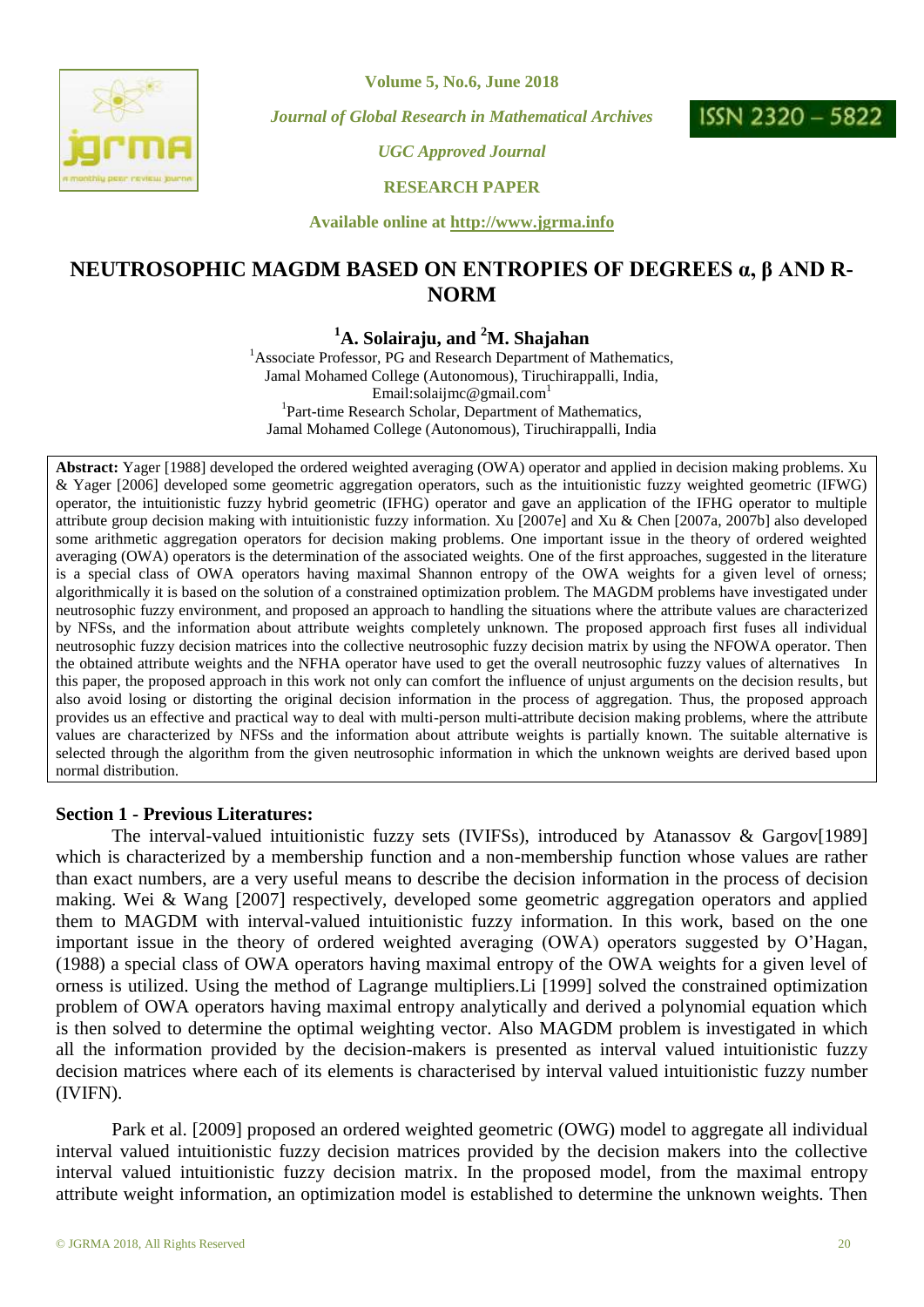the obtained attribute weights and the operators are used to fuse the interval valued intuitionistic fuzzy information in the collective interval valued intuitionistic fuzzy decision matrix to get the overall Interval Valued Intuitionistic Fuzzy values of the alternatives. A MAGDM model based on the maximal entropy weights [Li, 1999] is presented for computing the attributes weights, and a numerical illustration is given.

### **Some definitions are given first;**

**Definition 1.1:** An OWA operator of dimension n is a mapping  $F: R^n \rightarrow R$  that has an associated weighting vector  $W = (w_1, w_2,..., w_n)^T$  with  $w_1 + w_2 + ... + w_n = 1$ ;  $0 \le w_i \le 1$  for all i varying from 1 to n, and such that  $F(a_1, a_2,..., a_n) = \sum_{i=1}^n w_i b_i$  where  $b_j$  is the *j*<sup>th</sup> largest element of the collection of the aggregated objects {a<sub>1</sub>, a<sub>2</sub>,…, a<sub>n</sub>}. Yager [1988] introduced two characterizing measures associated with the weighting vector *W* of an OWA operator.

**Definition 1.2:** The first one, the measure of orness of the aggregation, is defined as: Orness (W) =  $(1/(n-1))$  $\sum_{i=1}^{n} (n - i)w_i$  and it characterizes the degree to which the aggregation is like an **or** operation. It is clear that  $orness(W) \in [0,1]$  holds for any weighting vector.

**Definition 1.3:** The second one, the measure of dispersion of the aggregation, is defined as disp  $(W) = (-)$  $\sum_{i=1}^n w_i$  (in  $w_i$ ), and it measures the degree to which *W* takes into account all information in the aggregation.

**Definition 1.4:** The classical measure of uncertainty has been dominating the literature of information theory since its appearance. It is the same as the measure of dispersion up to a positive constant multiplier, and then  $H_S(W) = (-) \sum_{i=1}^n w_i (log_2 w_i)$ . This is called the Shannon entropy. In the literature there have been described several classes of entropies each including the Shannon entropy as a special case. They include:

**Definition 1.5: (Entropy of degree**  $\alpha$ **):**H<sub>α</sub>(also called entropies of degree  $\alpha$ ) is defined as follows: H<sub>α</sub>(W) = (  $1/(1-\alpha)$ )  $log_2(\sum_{i=1}^n w_i^{\alpha})$  for all real numbers  $\alpha \neq 1$ 

**Definition 1.6: (Entropy of order β):**Then H<sub>β</sub> is introduced in the following form  $H_\alpha(W) = \frac{1}{2^{1-\beta}} (\sum_{i=1}^n w_i^{\beta} -$ 1) for all  $β≠1$ .

**Definition 1.7: (Entropy of R-norm):** $H_R$  defined by the following formula: $H_R(W) = (R / (R-1)) (1 (\sum_{i=1}^n w_i^R)^{\frac{1}{R}}$  for all  $R \neq 1$ . It is well known that  $H_R(W) = \lim_{\alpha \to 1} H_\alpha(w) = \lim_{\beta \to 1} H_\beta(w) =$  $\lim_{R\to 1} H_R(w)$ . Hence it is clear that the actual type of aggregation performed by an OWA operator depends upon the form of the weighting vector. In this paper, using the method of the  $\alpha$ -entropy (with parameter value 2), β-entropy (when parameter β is 2) and the 2-norm entropy (from entropy class R-norm entropies), weights are determined for the aggregation process in MAGDM problems.

### **Section 2-Maximalα-entropy, β-entropy and** *R***-norm - entropies weights:**

**Introduction 2.1:** In this section the maximal  $\alpha$ -entropy and *R*-norm entropy weights are derived when their parameter values equal to 2.

$$
H_{\alpha}(W) = (-) \log_2(\sum_{i=1}^n w_i^2) \text{ if } \alpha = 2;
$$
  
\n
$$
H_{\beta}(W) = (-2) (\sum_{i=1}^n w_i^2 - 1) \text{ if } \beta = 2; \text{ and}
$$
  
\n
$$
H_R(W) = (-2) (1 - (\sum_{i=1}^n w_i^2)^{\frac{1}{2}}) \text{ if } R = 2.
$$

**Problem 2.2:** Therefore determining a special class of OWA operators having maximal entropy of the OWA weights for a given level of orness is based on the solution of the following mathematical programming problem

Minimize  $\sum_{i=1}^{n} w_i^2$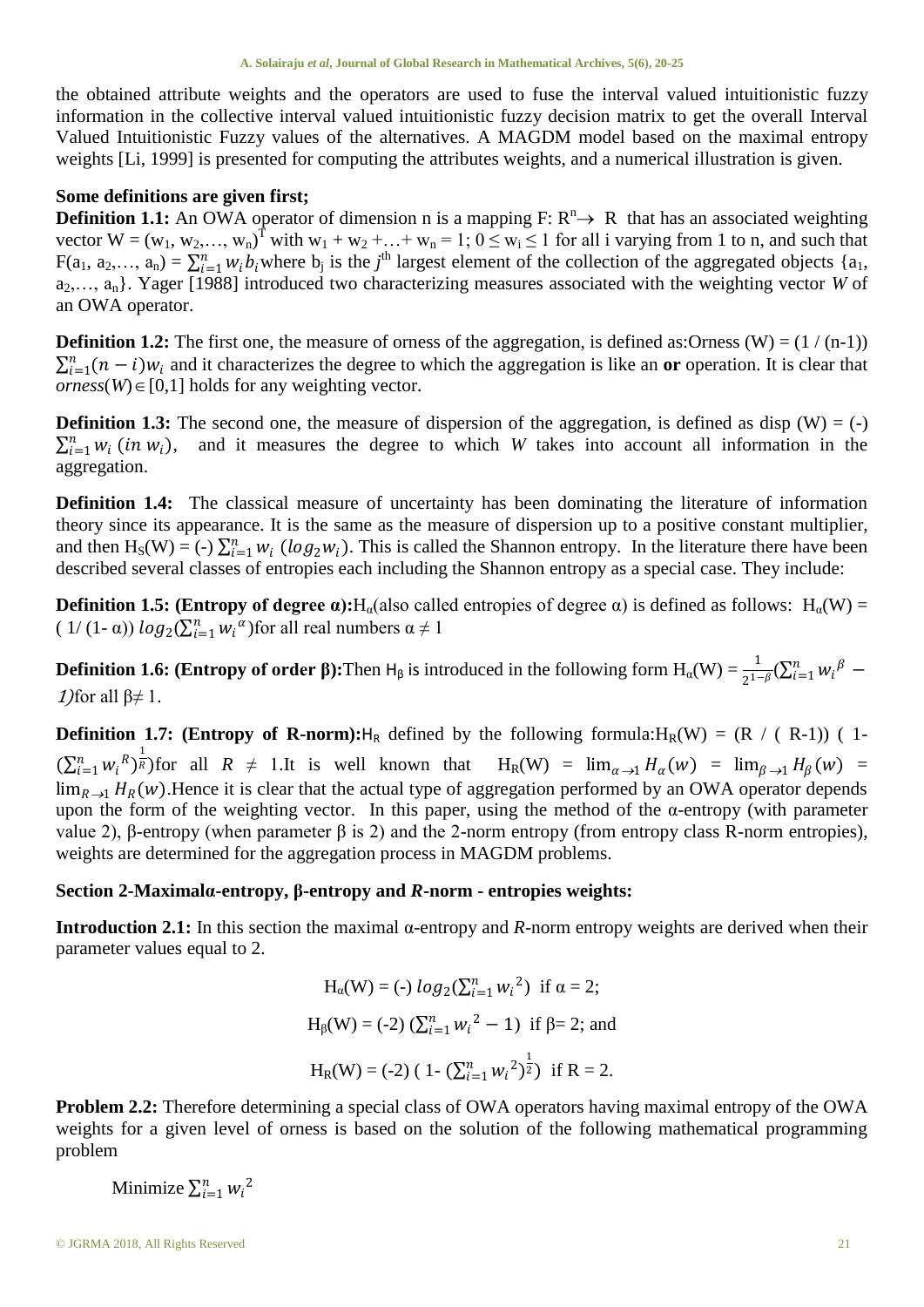**A. Solairaju** *et al***, Journal of Global Research in Mathematical Archives, 5(6), 20-25**

subject to  $(1/(n-1)) \sum_{i=1}^{n} (n-i) w_i = \alpha, \ 0 \le \alpha \le 1;$ 

$$
w_1 + w_2 + \ldots + w_n = 1;
$$

 $0 \leq w_i \leq 1$  for all i varying from 1 to n ...(1).

The solution is based on the use of the method Kuhn-Tucker multipliers and is rather complicated; hence we only refer to it. Notice that the objective function of this problem is strictly convex, which implies the unicity of the optimal solution. Solving this problem it could be found that the optimal solution is a window-type OWA operator. Thus there exists  $1 \le k \le n$  such that  $k \le i \le l \Leftrightarrow w_i \ne 0$ .

Without loss of generality we can assume that  $n \ge 3$  and  $0 \le \alpha \le \frac{1}{2}$ .

If  $\alpha = 1/2$ , then  $w_1 = ... = w_n = 1/n$  is the optimal solution to (1). Furthermore this is the global optimal solution of all OWA operators of dimension n. To obtain the optimal solution for arbitrary  $\alpha$  in (0,  $1/2$ ).

Consider the following disjoint union of intervals of (0, 1/2),

$$
(0, 1/2) = U_{j=1}^{n-1} I_j \text{ where } I_j = (\frac{j-1}{3(n-1)}, \frac{j}{3(n-1)}), \text{ j varies from 1 to (n-2)}
$$
  

$$
I_{n-1} = (\frac{n-2}{3(n-2)}, \frac{1}{2}).
$$

Now, considering  $\alpha$ , there uniquely exists  $1 \le p \le (n-1)$  such that  $\alpha$  is in I<sub>P</sub>.

Let  $r = (n-p)$ . Then the optimal solution to (1) can be obtained as:

$$
w_i^* = 0, 1 \le i < r;
$$
  
\n
$$
w_r^* = \frac{6(n-1)\alpha - 2(n-r-1)}{(n-r+1)(n-r+2)}
$$
 ....(2); 
$$
W_n^* = \frac{2(2n-2r+1) - 6(n-1)\alpha}{(n-r+1)(n-r+2)}
$$
 ....(3).  
\n
$$
w_i^* = \frac{(n-i)}{(n-r)} w_r^* + \frac{(i-r)}{(n-r)} w_n^*
$$
  $r < i < n.$  ....(4).

**Example 2.3:** Let us suppose that  $n=5$  and  $\alpha = 0.4$ , then obtaining the maximal Shannon entropy weights we have to solve

$$
w_i [ 4(0.6) + 1 - 5w_1 ]^5 = (4(0.6))^4 [ 4(0.6) - 5)w_1 + 1 ]
$$

It finds that

 $\sim$  0, 1  $\sim$   $\sim$ 

$$
w_1^* = 0.1278; \ w_5^* = \frac{((4(0.4) - 5)w_1^* + 1}{(4(0.4) + 1 - 5)w_1^*} = 0.2884
$$
  

$$
w_2^* = \sqrt[4]{(w_1^*)^3 w_5^*} = 0.1566; \ w_3^* = \sqrt[4]{(w_1^*)^2 (w_5^*)^2} = 0.1920.
$$
  

$$
w_4^* = \sqrt[4]{w_1^*(w_5^*)^3} = 0.2353 \text{ and } \text{disp } (W^*) = 1.5692.
$$

Obtaining the maximalentropy weights of α-entropy, β-entropy and *R*-norm, it could be found that  $(0, 1/2) = \bigcup_{j=1}^{4} I_j$  where  $I_j = \left[\frac{j-1}{12}\right]$  $\frac{-1}{12}$ ,  $\frac{j}{12}$ ,  $j=1,2,3$  and  $I_4 = \{1/4, \frac{1}{2}\}$ .

Since  $\alpha$  is in I<sub>4</sub>, then  $r = 1$ .

$$
w_1^* = [24 (0.4) -6] / 30 = 0.1200; w_5^* = [18 - 24 (0.4)] / 30 = 0.2800;
$$
  

$$
w_2^* = (3/4)w_1^* + (1/4) w_5^* = 0.1600; w_3^* = (1/2)w_1^* + (1/2) w_5^* = 0.2000;
$$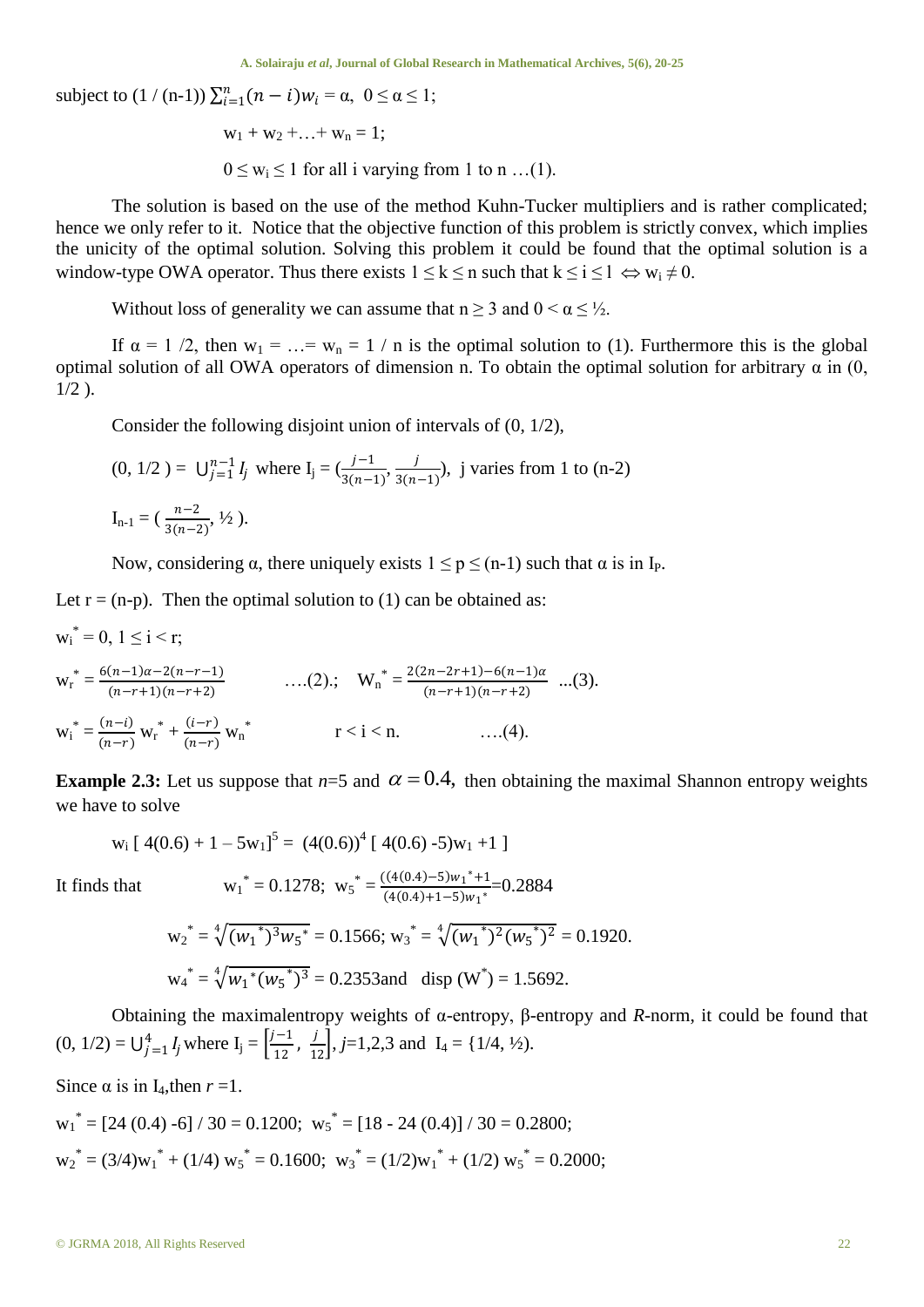$w_4^* = (1/4)w_1^* + (3/4)w_5^* = 0.2400$ ; and the corresponding  $\alpha$ -entropy,  $\beta$ -entropy and *R*-norm are 2.2109, 1.5680 and 1.0705, respectively.

#### **Section 3 - Algorithm for MAGDM problem:**

**Definition 3.1:** A neutrosophic fuzzy set A on the universe of discourse X characterized by a truth membership function  $T_A(x)$ , an indeterminacy function  $I_A(x)$  and a falsity membership function  $F_A(x)$  is defined as  $A = \{ \langle x, T_A(x), I_A(x), F_A(x) \rangle : x \in X \}$ , where  $T_A$ ,  $I_A F_A : X \rightarrow [0, 1]$  and  $0 \le T_A(x) \le 1$ ;  $0 \le I_A(x)$  $\leq$ 1;0  $\leq$ F<sub>A</sub>(x)  $\leq$ 1, for all  $x \in X$ .

#### **Procedures of steps for an algorithm V using IIFOWA operator 3.2:**

**Step 1:** Utilize the NFOWA operator to aggregate all individual neutrosophic fuzzy decision matrices  $R^{(k)}$  =  $\langle$  (T<sub>ij</sub>(k), I<sub>ij</sub>(k), F<sub>ij</sub>(k) > = ( $r_{ij}^{(k)}$ ) (k varies from 1, 2,3, and 4) into a collective neutrosophic fuzzy decision matrix  $R = (r_{ij})_{m \times n}$ .

**Step 2:**Derive the weights by the entropy weights of α-entropy, β-entropy and *R*-norm by using  $w_r^* =$  $6(n-1)\alpha - 2(n-r-1)$  $\frac{(n-1)\alpha-2(n-r-1)}{(n-r+1)(n-r+2)}$ ;  $W_n^* = \frac{2(2n-2r+1)-6(n-1)\alpha}{(n-r+1)(n-r+2)}$  $\frac{(n-r+1)(n-r+2)}{(n-r+1)(n-r+2)}$ ; .  $W_i^* = \frac{(n-i)}{(n-r)}$  $\frac{(n-i)}{(n-r)} W_{r}^{*} + \frac{(i-r)}{(n-r)}$  $\frac{(t-r)}{(n-r)}$  w<sub>n</sub><sup>\*</sup>; r ≤ i < n;

**Step 3:**Use the NFHA operator to get the overall values  $r_i$  of the alternatives  $O_i$  ( $j=1, 2, \ldots, n$ ).

**Step: 4** Using  $r^* = (1,0,0) = (T_A^*, I_A^*, F_A^*)$ , find  $d(r^*, r_j) =$  $\sqrt{(T_A^* - T_{j_A})^2 + (I_A^* - I_{j_A})^2 + (F_A^* - F_{j_A})^2}$  to calculate the distances between informational neutrosophic values  $r_j$ = (TjA, IjA, FjA) = ( $T_{j_A}$ ,  $I_{j_A}$ ,  $F_{j_A}$ ) ( $j$  = 1, 2,..., n).

**Step 5:** Rank the alternatives based on distances.

**Step 6:** Select the best alternative.

#### **Example 3.3: Steps for the given problem.**

**STEP 1:** To derive a weight vector *w* by using entropy weights of α-entropy, β-entropy, and R-norm  $w_i^* = 0$ ,  $1 \le i \le r$ ;  $w_i^* = \frac{6(n-1)\alpha - 2(n-r-1)}{(n-r+1)(n-r+2)}$  $\frac{(n-1)\alpha - 2(n-r-1)}{(n-r+1)(n-r+2)}$ ;  $\mathbf{W}_n^* = \frac{2(2n-2r+1)-6(n-1)\alpha}{(n-r+1)(n-r+2)}$  $\frac{(n-2r+1)-6(n-1)a}{(n-r+1)(n-r+2)}W_i^* = \frac{(n-i)}{(n-r)}$  $\frac{(n-i)}{(n-r)} W_{r}^{*} + \frac{(i-r)}{(n-r)}$  $\frac{(t-r)}{(n-r)}$  W<sub>n</sub><sup>\*</sup>  $r < i < n$ .

**Assumption:**  $n = 5$ ;  $r = 1$ ;  $\alpha = 0.4$ ;

$$
w_1^* = \frac{6(5-1)(0.4) - 2(5-1-1)}{(5-1+1)(5-1+2)} = 0.12; \ w_5^* = \frac{2(2x5) - (2x1) + 1) - 6(5-1)(0.4)}{(5-1+1)(5-1+2)} = 0.28.
$$
  
\n
$$
w_2^* = \frac{(5-2)}{(5-1)}w_1^* + \frac{(2-1)}{(5-1)}w_5^* = (3/4)(0.12) + (1/4)(0.28) = 0.16.
$$
  
\n
$$
w_2^* = \frac{(5-3)}{(5-1)}w_1^* + \frac{(3-1)}{(5-1)}w_5^* = (2/4)(0.12) + (2/4)(0.28) = 0.20.
$$
  
\n
$$
w_4^* = \frac{(5-4)}{(5-1)}w_1^* + \frac{(4-1)}{(5-1)}w_5^* = (1/4)(0.12) + (3/4)(0.28) = 0.24.
$$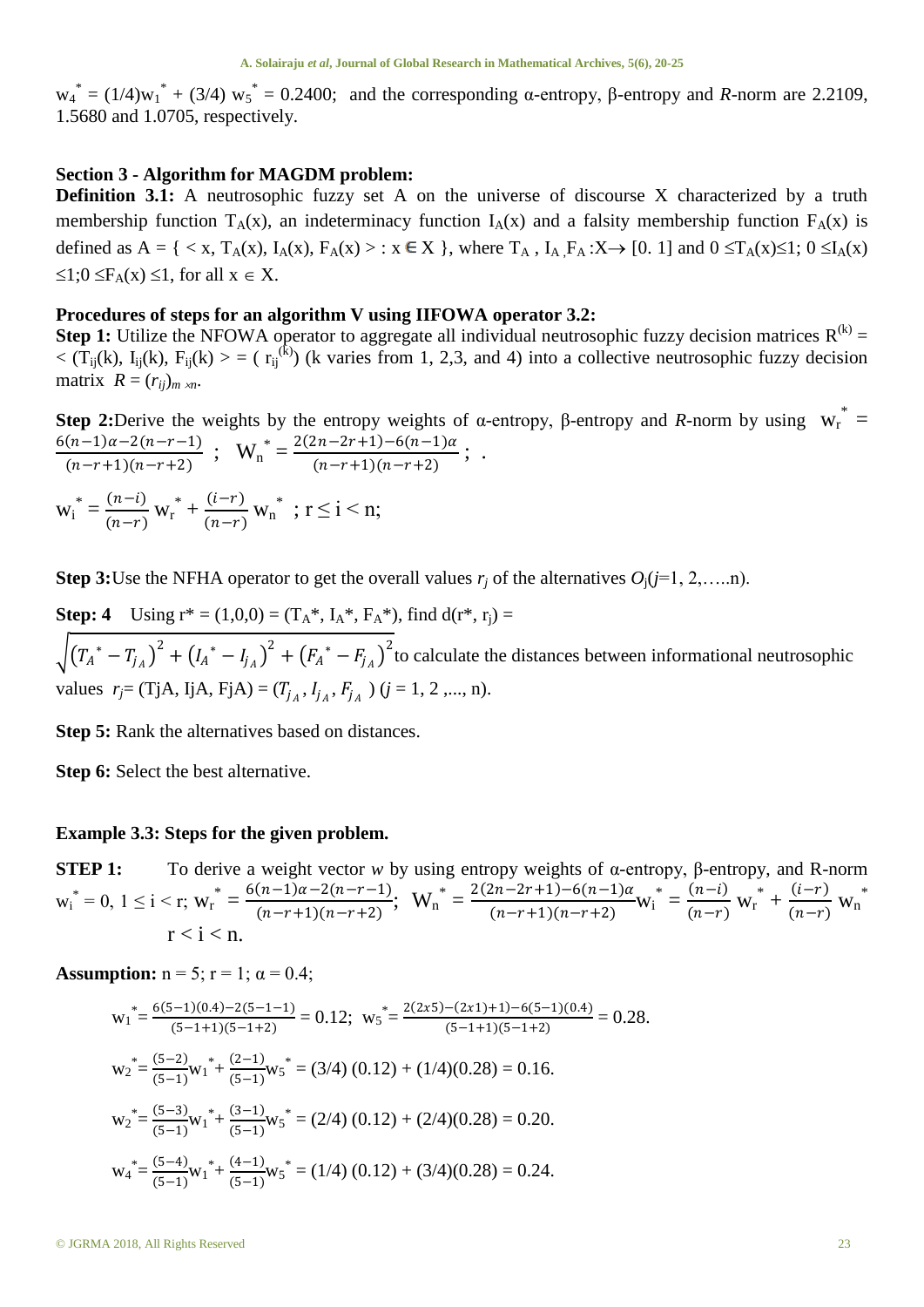Hence w<sub>1</sub><sup>\*</sup> = 0.12; w<sub>2</sub><sup>\*</sup> = 0.16; w<sub>3</sub><sup>\*</sup> = 0.20;w<sub>4</sub><sup>\*</sup> = 0.24; w<sub>5</sub><sup>\*</sup> = 0.28;

**Step 2:** Assume that the information in decision making are in neutrosophic fuzzy matrices as follows:

$$
R^{1} = \begin{bmatrix} < 0.25, 0.54, 0.8 > < 0.3, 0.4, 0.9 > < 0.7, 0.35, 0.5 > < 0.9, 0.2, 0.8 > \\ < 0.6, 0.5, 0.5 > < 0.6, 0.2, 0.3 > < 0.2, 0.4, 0.9 > < 0.6, 0.23, 0.7 > \\ < 0.3, 0.45, 0.9 > < 0.7, 0.1, 0.4 > < 0.6, 0.5, 0.5 > < 0.4, 0.2, 0.9 > \\ < 0.45, 0.38, 0.27 > < 0.37, 0.68, 0.16 > < 0.6, 0.25, 0.3 > < 0.1, 0.4, 0.8 > \\ < 0.3, 0.55, 0.37 > < 0.75, 0.42, 0.1 > < 0.32, 0.67, 0.56 > < 0.35, 0.56, 0.72 > \\ < 0.5, 0.4, 0.32 > < 0.65, 0.25, 0.32 > < 0.6, 0.3, 0.1 > < 0.75, 0.25, 0.55 > \\ < 0.27, 0.9, 0.81 > < 0.31, 0.4, 0.6 > < 0.75, 0.65, 0.55 > < 0.33, 0.7, 0.9 > \\ < 0.12, 0.32, 0.52 > < 0.17, 0.81, 0.9 > < 0.5, 0.3, 0.1 > < 0.45, 0.65, 0.27 > \\ < 0.12, 0.32, 0.52 > < 0.17, 0.81, 0.9 > < 0.5, 0.
$$

**Step 3:** Using the weightsw<sub>1</sub><sup>\*</sup> = 0.12; w<sub>2</sub><sup>\*</sup> = 0.16; w<sub>3</sub><sup>\*</sup> = 0.20; w<sub>4</sub><sup>\*</sup> = 0.24; w<sub>5</sub><sup>\*</sup> = 0.28, the above fuzzy neutrosophic matrices are converted into a single matrix is as follows:

**Step 4:** Using the weights  $w = \{0.2717, 0.2608, 0.2254, 0.2421\}$  obtained from Poisson distribution.

New reduced row matrix R is [  $(0.4115, 0.5054, 0.5805)$ ,  $(0.6048, 0.4811, 0.4611)$ ,

(0.4538, 0.4676, 0.5207), (0.5332, 0.5570, 0.6153)]

Step 5: 
$$
d = \sqrt{\frac{1}{2} [\sum [(1 - T)^2 + (0 - I)^2 + (0 - F)^2]]}
$$

d( r, r<sub>1</sub>) =  $0.6851 = A_1$ ; d( r, r<sub>2</sub>) =  $0.5478 = A_2$ .

d( r, r<sub>3</sub>) =  $0.6455 = A_3$ ; d( r, r<sub>4</sub>) =  $0.6737 = A_4$ ..

**Step 6:**  $A_1 > A_4 > A_3 > A_2$ .

**Step 7:**  $A_1$  is best alternative

#### **REFERENCES:**

- [1] Atanassov, K. Operators over interval-valued intuitionistic fuzzy sets. Fuzzy Sets and Systems, 64, (1994), 159-174.
- [2] Atanassov, K., Gargov, G. Interval-valued intuitionistic fuzzy sets. Fuzzy Sets and Systems, 31, (1989), 343-349.
- [3] Burillo,P., nd Bustince, H., Entropy on intuitionistic fuzzy sets and on interval-valued fuzzy sets, Fuzzy Sets and Systems, Vol. 78, No. 3, (1996), 305–316.
- [4] Chen, S.M., & Tan, J.M., Handling multi-criteria fuzzy decision making problems based on vague sets. Fuzzy Sets and Systems, 67, (1994), 163-172.